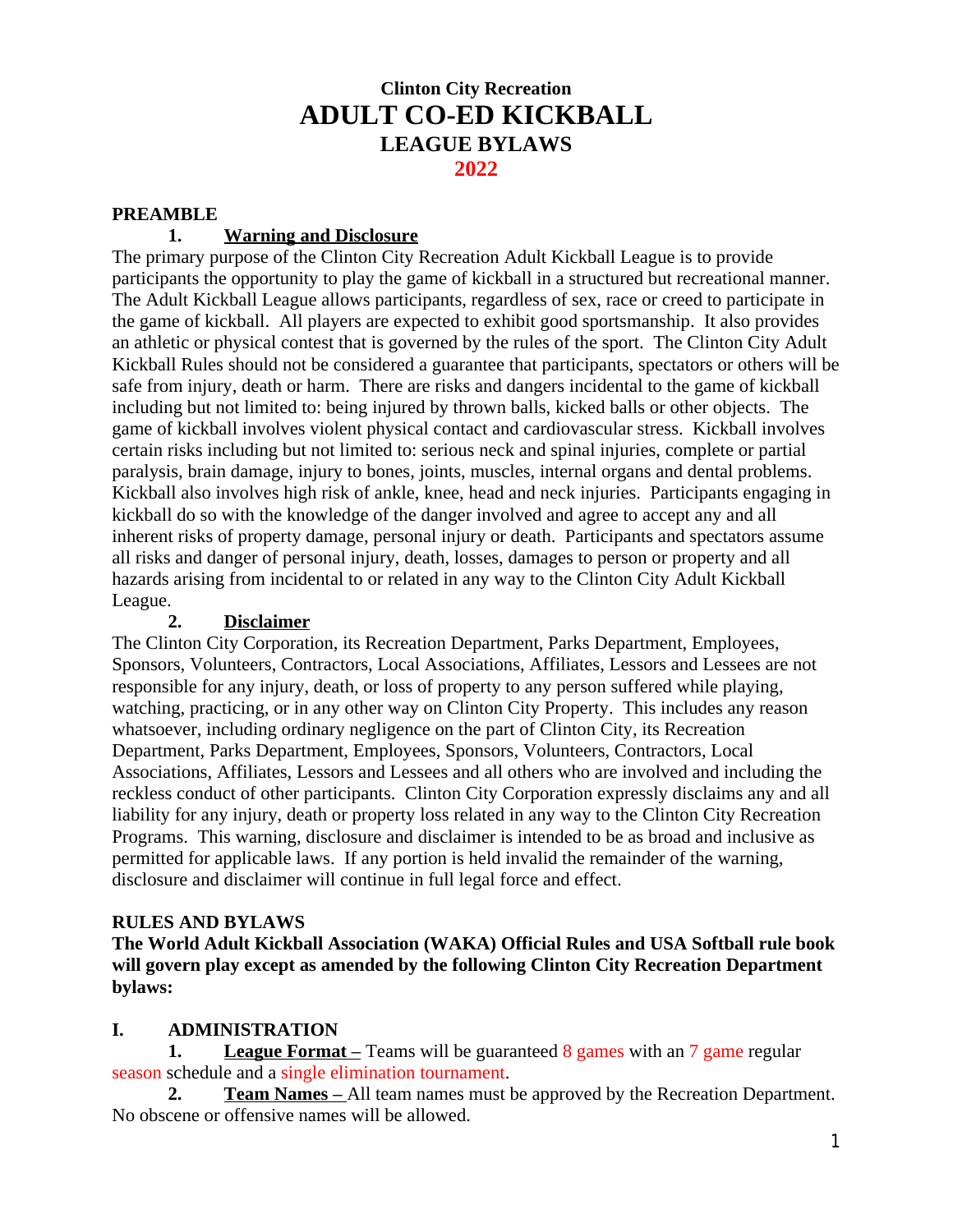**3. Tournament -** All teams will be placed into a single elimination tournament at the end of the season. Rankings will be determined by (1) winning percentage (2) head to head (3) head to head run differential (4) total run differential (5) forfeit (6) coin toss. For a player to be eligible for tournament play, they must have played in at least 2 games during the regular season. Any team attempting to bring ineligible players will be disqualified from the tournament. The higher seed will be the home team in all tournament games.

**4. Awards -** Individual awards will be presented to each member of the League Champion Team, Tournament Champions and Tournament Runners Up (up to 15 players).

**5. Rosters** – Rosters may not exceed 20 players, including the Team Manager. All Waiver/Release/Indemnification/Roster/Code of Conduct/COVID-19 Agreements are due at the first game, prior to the first pitch. If the roster is not turned in prior to the first pitch the game will result in a forfeit along with all others played without a properly completed roster. If the roster is not handed in by the second week of play the Team Manager will be notified of termination from league play without a refund. All names must be legible. Players between 16- 18 years of age are permitted to play if the player's guardian signs the Waiver/Release/Indemnification/Roster/Code of Conduct/COVID-19 Agreement. A player may be removed from the roster at any time. A player may be added to the roster prior to the  $(6<sup>th</sup>)$ game of the regular season, by simply going with the Team Manager to the Site Supervisor in the Scorekeepers Building and signing the roster. If a player needs to be replaced due to injury, pregnancy, military reassignment, moving out of the area, etc., after the deadline, a written request including all pertinent information may be submitted to the Recreation Department for consideration. No new or replacement players may be added at tournament time. A player may only appear on one roster per league. If a player is on more than one roster or caught playing with another team that player and possibly those teams may be asked to leave the league. The Site Supervisor may ask for identification from any player he/she feels is violating the rule of using someone else's name and reserves the right to conduct ID checks prior to the start of the tournament.

**6. Player Eligibility –** An eligible player is defined as a player who is at least 16 years of age by the start of the regular season and who is officially registered on the team roster. Those players, who are between the ages of 16 and 18 must have a guardian sign the Waiver/Release/Indemnification Agreement/Roster/Code of Conduct/COVID-19 Agreement to play in the Adult League prior to playing in the game. If a team is caught with a player that is younger than 16 years old that team may forfeit the season with no refund. If a player is questioned as to identity by the Recreation Department, that player must present valid photo identification within one (1) hour or before the next game if it is tournament play, or be ruled ineligible. Players may only participate on one team per league. If a player is declared ineligible, playing on a team for which he/she is not a legally registered player, that game and any other game that player has played or does play during that night will be a forfeit.

**7. Uniforms –** All players on a team must wear shirts/jerseys of the same color with a 4" (minimum) contrasting colored number located on the back. Teams will be given two weeks flexibility to obtain jerseys. By the second week of play the entire team must have matching shirts/jerseys or they will be asked to wear Clinton City Recreation uniforms to avoid having the game ruled a forfeit. No obscene or offensive graphics, words, phrases or sexual references will be allowed on the shirts/jerseys, a sponsor's name will be allowed as long as it is not obscene or offensive. The Clinton City Recreation Department reserves the right to determine if the graphics are obscene or offensive.

**8. Weather Cancellations –** An official decision regarding game cancellations due to weather and/or field conditions will be made by the Recreation Department by 4:00 pm. Team Managers are responsible for checking with the Recreation Department to determine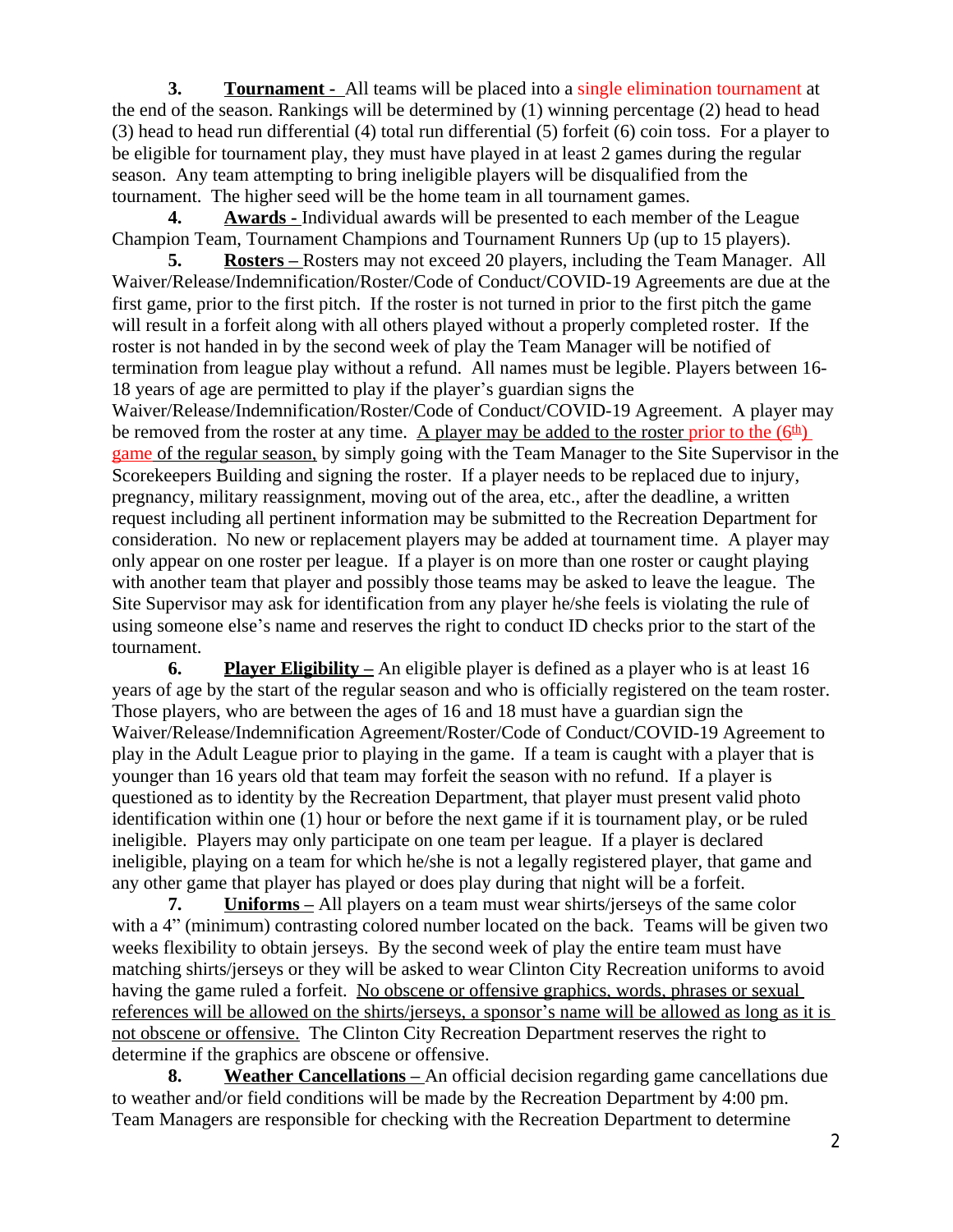whether the game will be played or rescheduled. Please call our rainout number at 801-614-0796 after 4:00 pm. All rainouts will be rescheduled as double-headers during the regular season, moved to the end of the schedule or if necessary we will play the rescheduled games on Monday-Saturdays. Please designate one person from your team to call the rain out number and then inform your team. Teams that want on field cancellation information may call the Softball Complex at 801-614-0892 after 6:00 pm. If a game is rained out or called due to unplayable field conditions, teams are to follow the next scheduled league game listed on the schedule.

If a game in progress is suspended for weather and cannot be resumed. The game will be rescheduled and played from the point of interruption.

**9. Refunds** – Full refunds will not be granted under any circumstances except in the event of a canceled league or tournament by the Recreation Department. Team withdrawal up to April  $29<sup>th</sup>$  will be subject to a \$10.00 administrative handling fee. No refunds will be given after  $\Delta$ pril 29<sup>th</sup>. Requests for refunds must be made at the Clinton City Recreation Offices, 1651 W. 2300 N. during regular business hours. Refunds will be sent via mail in the form of a check within 10 business days of the withdrawal. For more information call 801-614-0780.

**10. Music -** Music is allowed to be played in a team's dugout. The volume needs to be such that it can only be heard in the teams dugout and is not disturbing the opposing team, the game, Umpires, city employees, spectators, other games or teams from another field. Music with vulgar language or that contains vulgar content will not be tolerated and the Site Supervisor, Umpire or a city employee will ask the team to change the music selection or turn the music off. If music is deemed by the Site Supervisor, Umpire or a city employee to be too loud the team will be given a warning to turn it down. If a second offense occurs, the team will be asked to turn the music off for the remainder of the game. If the team does not turn off the music when given the second warning they will forfeit the game and will not be allowed to play music for the remainder of the season, including the tournament. The Softball Complex is a family friendly venue, so please be respectful of others.

#### **II. FIELD**

**1.** The kickball diamond is a regular size softball field with 65 ft. baselines and 50 ft. pitching rubber.

**2.** There is a restraining line between  $1<sup>st</sup>$  and  $3<sup>rd</sup>$  base which players must stand behind until the ball has been kicked.

**3.** There is a 12' Legal Line where a bunt must cross to be considered a fair ball.

#### **III. GAME FORMAT**

**1. Game time –** Game times will be fifty (50) minutes or seven (7) innings. No new inning will begin after fifty (50) minutes. Official time is kept by the Scorekeeper and begins when the teams are instructed to take the field. The Umpire, Scorekeeper and Site Supervisor jointly make the decisions affecting the game time. Legitimate additions include: rain delays, serious injuries, unexpected field maintenance, etc.

**2. Forfeits** – Game time is forfeit time! Any team unable to take the field at the scheduled time will forfeit the game. A team must have 8 players (4 females and 4 males or more females than males) ready to play at the scheduled game time. A double forfeit will count as a 7-7 tie. When a double forfeit occurs in the winner's bracket of a tournament, the Site Supervisor will count and the team with the most eligible players with an eligible jersey will be declared the winner. If the count is still a tie, then a coin flip by the Site Supervisor will decide the winner. Scorekeepers are not required to keep score for scrimmage games due to a forfeit.

**3. Line-ups -** A complete team for all leagues consists of ten (10) players, one of which must be a catcher,  $(5 \text{ males and } 5 \text{ females or more females than males}),$  however, teams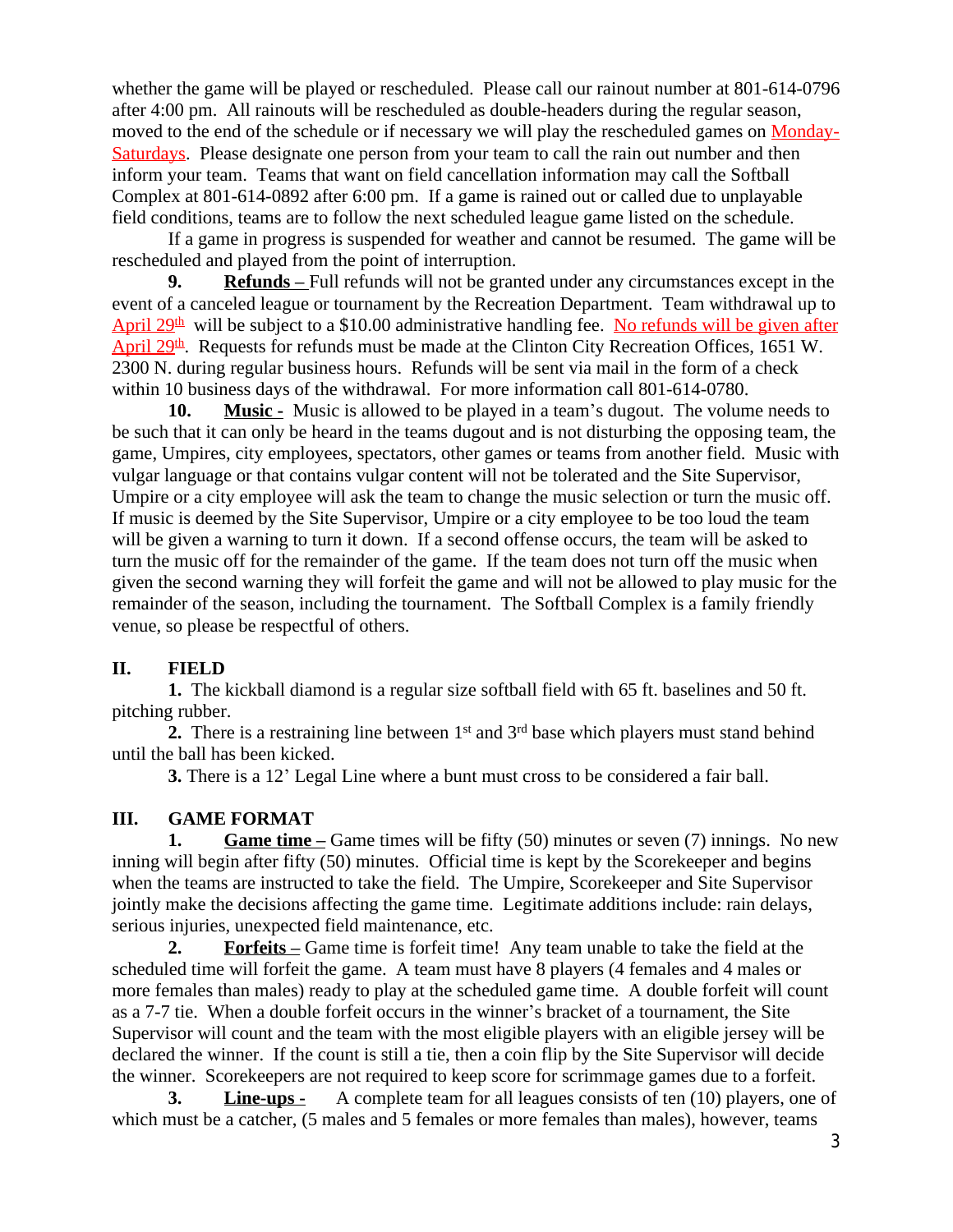may play with a minimum of eight (8) players (4 males and 4 females or more females than males) provided an automatic out is established in the kicking rotation for each player missing for a complete team of 10. If additional players arrive late, they must immediately fill the vacant spots in the line-up. The Team Manager may designate, prior to the game, where those automatic outs will be placed in the line-up. Under no circumstances may a team begin or continue play without the required 8 players regardless of the situation. The game is terminated at the point where a team drops below 8 players and results in an automatic loss to that team, regardless of the score. If neither team has 8 players present to play at game time, both will receive a forfeit. All starting line-ups must be submitted to the Scorekeeper at least ten (10) minutes prior to the game time. Lineups need to have names and jersey/shirt numbers of the players and substitutes. Only one representative per team (Team Manager) is allowed upstairs in the Scorekeepers Building. No other team members will be permitted upstairs, unless they are being added to a teams' roster. If a player must leave the game due to injury or an emergency situation, and there is no substitute, that player's position in the kicking order is dropped. If a player leaves the game due to ejection, and there is no substitute the game is forfeited. All teams must have at least two male players on the lineup. There must be an equal or greater number of females than males at all times. The kicking order must alternate male/female or female/male. No two males may kick consecutively; consecutive female kickers are allowed in the lineup if necessary. If a team is kicking and one of the females does not kick the next kicker (male) will also be called out.

**4. Extra Player (EP) Rule** – The Extra Player (EP) Rule will be allowed, but teams must announce their intent to use an EP to the Scorekeeper when submitting the lineup. The EP must remain in the same position in the kicking order for the entire game. When an EP is used all (12) (6 male and 6 female or more females than males) on the starting line-up must kick and any 10 of those may play defense (5 male and 5 female or more females than males). EP may be substituted for at any time. The substitute must be a player who has not yet been in the game. The starting EP may re-enter the game. If additional players arrive before the lineup has been kicked through, they must be added to the bottom of the lineup. Teams must finish the game with the same number of kickers as they started with unless an injury/emergency situation occurs or they will be penalized an automatic out for each vacated spot in the kicking lineup.

**5. Safety Rule -** Male base runners must attempt to avoid flagrant contact with female fielders or will be declared out.

**6. Walks –** If a pitcher walks a male kicker, he is awarded second base. If there are two outs the female following the male kicker may have the option to kick or occupy first base.

**7. Slide Rule -** If there is a play at the base and/or plate, the offensive player/runner should avoid contact to the best of their ability. Defensive players/basemen may not block their bases if they do not have the ball. If contact is made and could have been avoided, the offensive player/runner will be called out. If the contact is deemed flagrant "take out slide" the runner may be ejected from the game and possibly suspended from the league.

**8. Stealing –** No base stealing is allowed.

**9. Intentional Game Delay –** Game Umpires will not tolerate undue delays in an effort to prolong the game to reach the time limit. If in the opinion of the game Officials, a team is making a travesty of the game such game will be terminated and forfeited accordingly.

**10. Dugouts** – The home team will occupy the third base dugout. For safety reasons no children, scooters or bicycles are allowed in the dugout areas

**11. Innings -** Games consist of seven (7) innings with no new inning beginning after fifty (50) minutes. Games tied at the end of 7 innings or regulation time will be played to their conclusion. The International Tie-Break Rule will go into effect with the start of the 8<sup>th</sup> inning or any new inning after 50 minutes. Games called prior to four (4) complete innings will be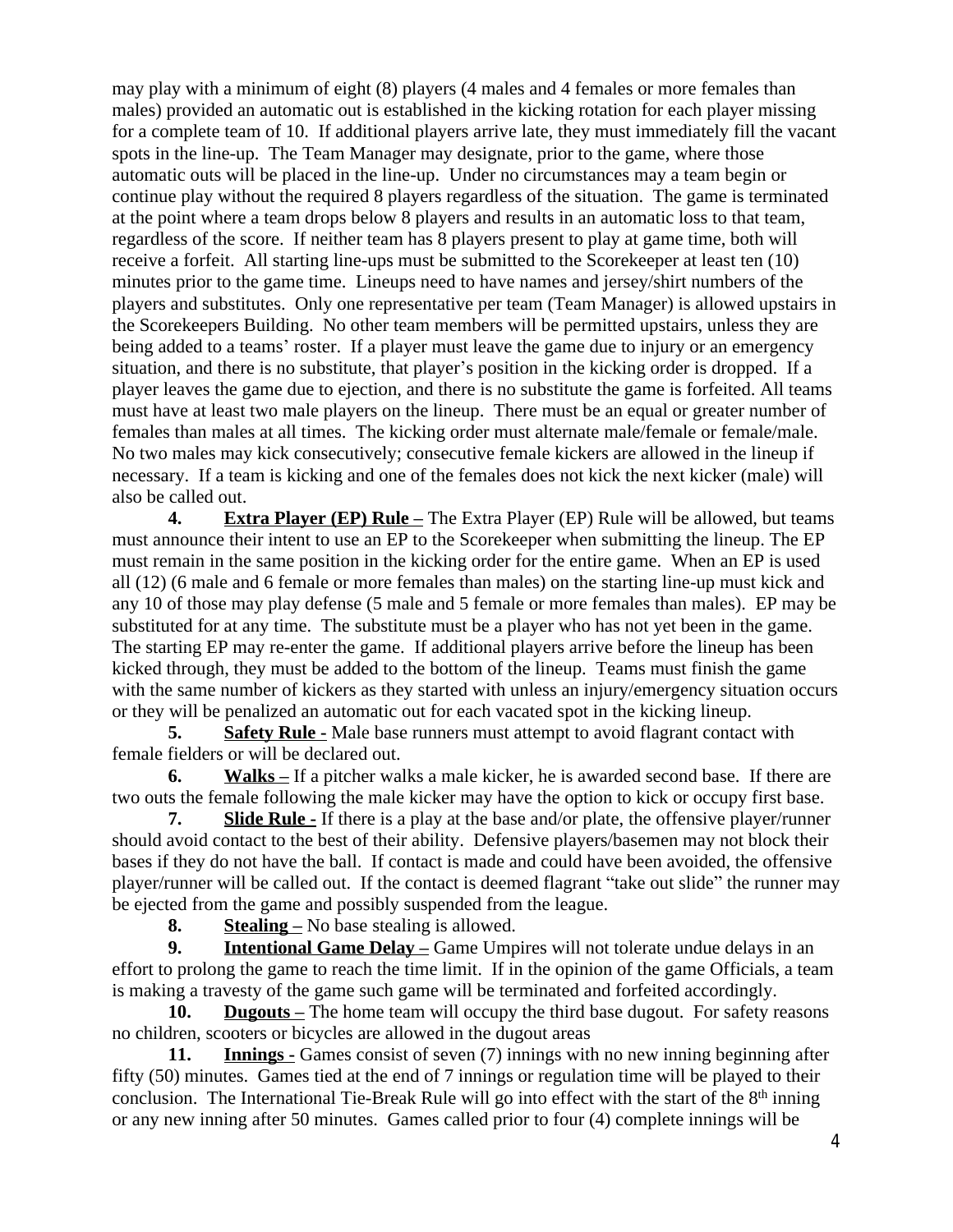rescheduled and replayed from the point of interruption. Games called after four (4) innings will stand, unless tied in which case the game will be rescheduled and completed from the point of interruption.

**12. Run Ahead Rule/Slaughter Rule -** A team ahead by 20 or more runs after 3 complete innings, 15 or more runs after 4 complete innings or 10 or more runs after 5 will be declared the winner. Complete innings must be played unless the home team scores the run ahead limit while at kick. When the visiting team reaches the limit in the top half of the inning, the home team must have their opportunity to kick in the bottom half of the inning.

**13. Kicking Box/Zone** – The area where the kicker is allowed to kick the ball. A 8' wide by 14' deep box beginning at the front of the plate.

**14. Strike Zone** – The plate and (1) foot to either side of the plate. A maximum height of (1) foot, from the bottom of the ball, as it crosses through the strike zone.

**15. Strikes –** A count of three (3) strikes is an out.

## **A strike is:**

▪ A pitch that is not kicked and went through the strike zone

▪ An attempted kick missed by the kicker inside or outside of the strike zone.

**16. Balls –** A count of four (4) balls advances the kicker to first base.

## **A ball is:**

▪ A pitch outside of the strike zone where a kick is not attempted

▪ A pitched ball that does not touch the ground at least twice or roll before reaching the kicking box

 $\bullet$  A pitched ball that is higher than one (1) foot at the plate

▪ For each illegal pitch

**17. Fairs and Fouls** – A count of four (4) fouls is an out. Foul balls count towards your strike count.

## **A foul ball is:**

▪ A kick landing out of bounds. The foul is determined by where the ball lands not how it travels to get there. If such a kick is caught on the fly, it is an out.

- A kicked ball landing in foul territory
- A kicked ball touched in foul territory

▪ A kicked ball landing in fair territory, but touching foul territory on its own at any time before reaching first or third base;

▪ A kicked ball whose direction is altered by contact with any object other than the ground in foul territory and called as such

- A kick made on or above the knee
- A kicked ball touched more than once or stopped in the kicking box by the kicker
- A kicked ball first kicked outside the kicking box

# **A fair ball is:**

▪ A kicked ball landing and remaining in fair territory

 $\bullet$  A kicked ball landing in fair territory then traveling into foul territory beyond the 1<sup>st</sup>-3<sup>rd</sup> base diagonal

▪ A kicked ball first touching a player in fair territory

▪ A kicked ball landing in fair territory, then touched by a participant in fair territory before touching the ground in foul territory

▪ A kicked ball that touches a runner before touching the ground in foul territory

▪ A kicked ball that touches the kicker once outside the kicking box before touching the ground in foul territory

▪ A kick that does not meet the minimum kick requirement of passing the 12 ft. line, will be ruled a dead ball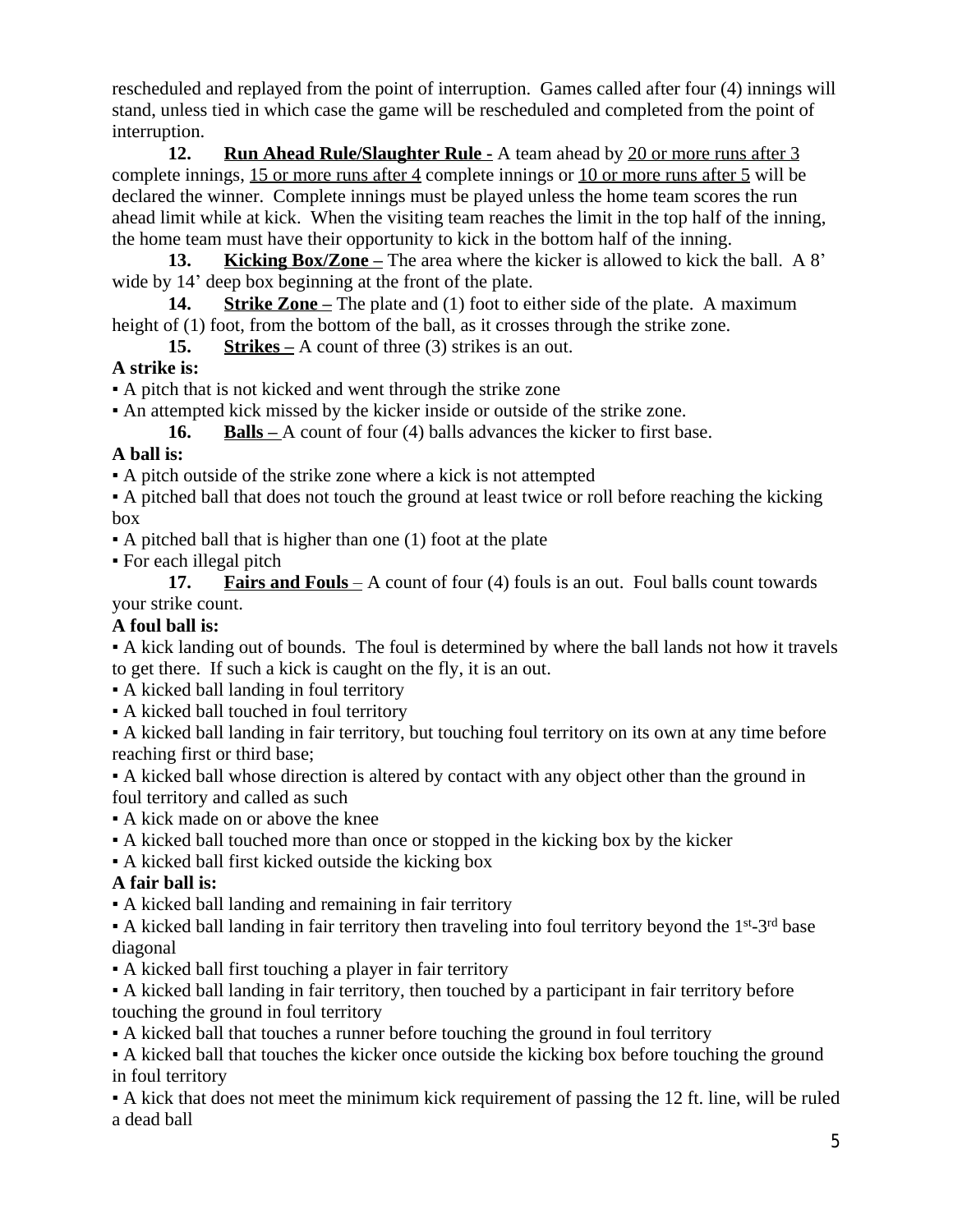# **18. Outs -** A count of three (3) outs by a team completes the team's half of the inning

## **An out is:**

 $\bullet$  A count of three (3) strikes

- $\bullet$  A count of four (4) foul balls
- A runner touched by the ball at any time while not on base (unless a head shot).

• The ball may be thrown at the runner by a fielder (any ball hitting the runner above the shoulders will advance the runner to the base they were running towards. If it hits below the shoulders and the runner is not on base they are out.

- Any kicked ball (fair or foul) that is caught before it hits the ground
- Kicking out of order
- A ball tag on a base to which a runner is forced to run, before the runner arrives at the base

▪ Any kicked ball (fair or foul) that is caught by a fielder. Any part of the ball may incidentally touch the ground during the act of catching and still be ruled an out if the fielder first displays full control of the ball and maintains control after touching the ground

▪ A runner touched by the ball or who touches the ball at any time while not on base while the ball is in play.

▪ A tag of a base by any part of a fielder's body, while the fielder has control of the ball before the runner originating at that base can tag-up as required due to a caught ball

▪ A runner off base when the ball is kicked

- A kicker or runner that interferes with the ball
- A kicker that intentionally hits the ball with their hand or arm
- A runner physically assisted by a team member during play
- A runner leading off the base or stealing
- A runner that passes another runner
- A runner outside of the baseline
- A runner who misses a base, upon the conclusion of the play
- A runner who fails to properly tag up on a caught ball, at the conclusion of the play

▪ A runner tagged by the ball while on a base they are forced to vacate by the kicker becoming a runner

▪ A runner coming from home plate who steps on First Base when required to use the Extra Base (while and Extra Base is in use)

▪ Force Out, being tagged by any part of a fielder's body of a base to which a runner is forced to run, before the runner arrives at the base, while the fielder has control of the ball. The ball may be touching the ground if the fielder displays full control of the ball while simultaneously tagging the base

▪ Any runner that interferes with the defense fielding a ball in play

▪ A base coach who interferes with a live ball

\*\* Hitting the base with the ball alone does NOT count as an out. The fielder must hit the runner with the ball or tag the base while maintaining control of the ball.<sup>\*\*</sup>

**19. Ball in Play** - Once the pitcher has the ball in control and retains possession on the mound, the play ends. Runners who are off the base at this time and in forward motion may advance only one base. Runners who are off base at this time and not in forward motion must return to the base from which they were running.

## **Interference is:**

▪ When any non-fielder or non-permanent object except a runner or Umpire, touches or is touched by a ball in play in fair territory. This interference causes the play to end, and runners shall proceed to the base to which they were headed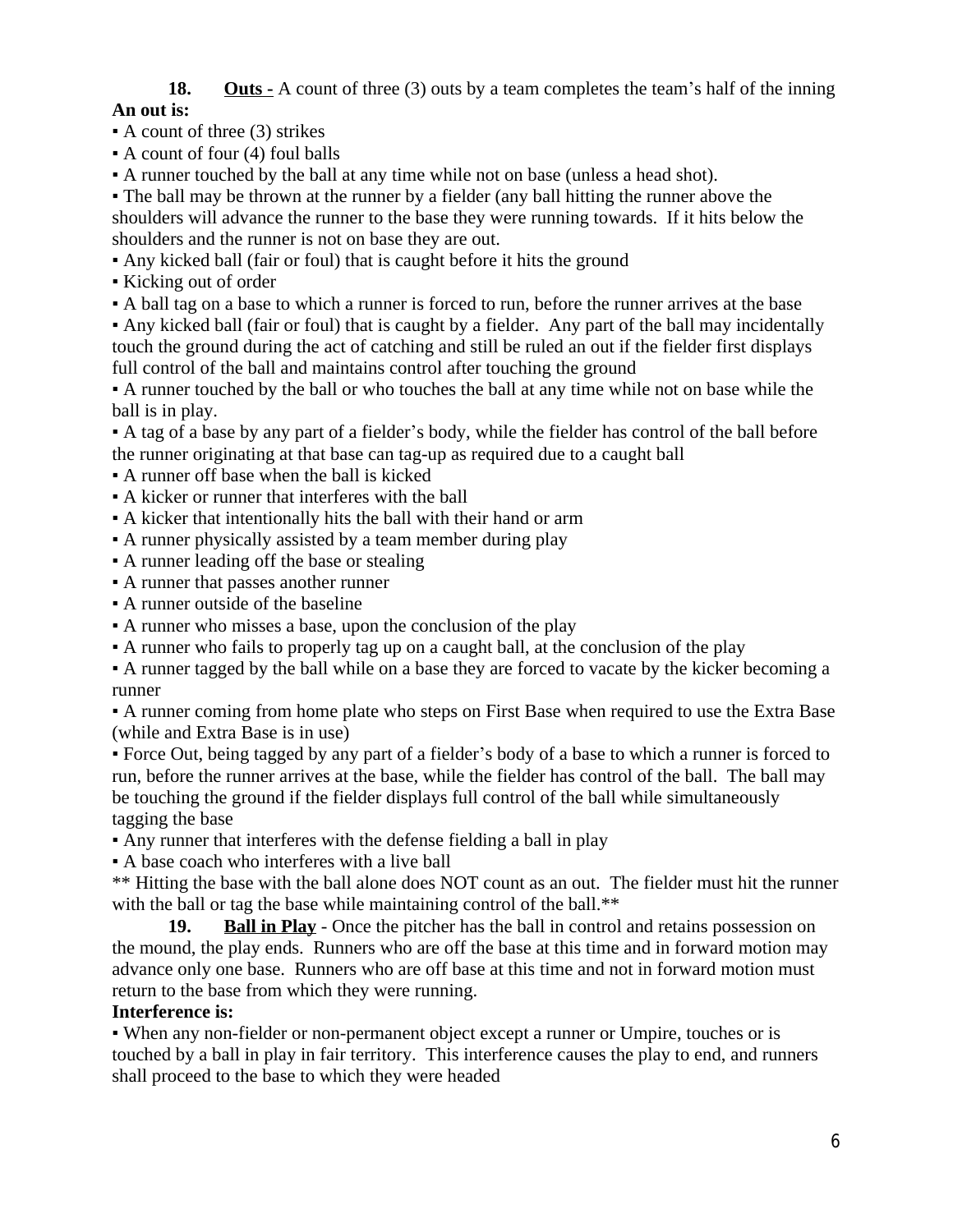▪ When any runner on or off base intentionally touches a ball or hinders a fielder. This interference causes the play to end, the runner to be out, and any other runners shall return to the base from which they came, unless forced to advance

▪ When a kicker intentionally touches a pitched ball with their hand or arm before the pitch is called a Ball or Strike, or intentionally touches a kicked ball to render it foul. This interference causes the play to end, the kicker to be out and any runners shall return to the base from which they came

▪ During any play where the ball is popped or deflates significantly, that play shall be replayed with a properly inflated ball.

**20. Injury and Substitutions –** When a team substitutes, they are required to report to the Scorekeeper, as they kick. They are not required to report to the Scorekeeper when they go into the field defensively.

**Re-entry Rule:** Any player, starting or a substitute, may be withdrawn and re-entered once during the game provided such player occupies the same spot in the kicking order.

▪ In case of injury or illness, a time-out may be requested for participant removal and replacement with a substitute. Any starting player may be taken out of the game and re-entered only one (1) time. If a starter is placed back into the game, he/she must resume his/her original position in the kicking order.

▪ If a player must leave the game due to injury or an emergency situation, and there is no substitute, that player's position in the kicking order is dropped. If a player leaves the game due to ejection, and there is no substitute the game is forfeited.

▪ Injured players who do not kick shall not play in the game

▪ Any player removed from the game for injury or illness must be noted in the scorebook

▪ The pitcher and the catcher positions may only be replaced once per inning unless injury forces another substitution

**Courtesy Runners:** Courtesy runners are allowed for any player. Any eligible players that may participate on offense or defense are on the official line-up including available substitutes may be used as a courtesy runner. A courtesy runner may be used once per inning. If a player is injured during the game they need to notify the Umpire he/she will be using a courtesy runner. If the player is injured prior to the game starting they need to notify the Scorekeeper and Umpire that they will be using a courtesy runner. The kicker must run to first base before the courtesy runner can enter the game. Courtesy runners must be of the same gender. If a courtesy runner whose turn at kick comes while on base, the player the courtesy runner is running for will be called out.

#### **21. Equipment –**

#### **Players Equipment:**

Players may not play barefoot or with open toed shoes. No jewelry is permitted.

Metal cleats are not permitted.If a player is caught wearing illegal shoes of any kind, the penalty will be as follows: if at kick, the kicker is declared out, if on base, the runner is declared out, if in the field, the player has two minutes to replace the illegal shoes with proper molded rubber or plastic-type shoes. If not done within two (2) minutes, the player must be removed from the game. The above infractions can be called by any opposing player, Umpire, Site Supervisor, or Scorekeeper.

**Game Balls:** The Recreation Department will provide the official game ball. No other ball is approved for use in kickball games. The ball is a 10" Kickball, properly inflated to a pressure of 1.5 pounds per square inch. The team kicking is responsible for retrieving all balls going out of play, including home run balls. The next inning will not start until all balls have been returned to the field of play. Game time will continue to run until fouled/homerun balls are returned to the field.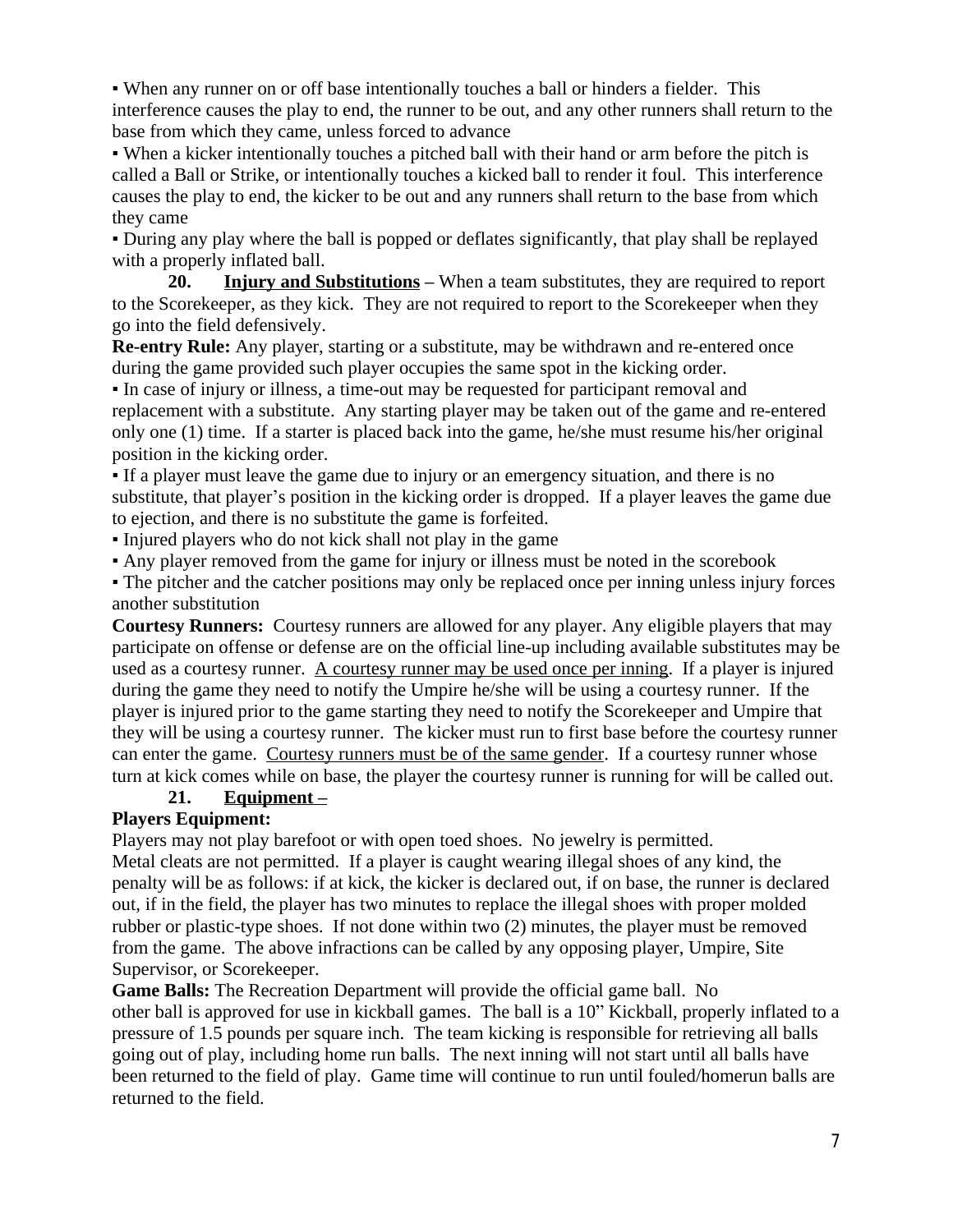**22. Tie Games –** Games tied at the end of regulation time will continue to the completion of the inning. If the game is still tied after the completed inning, the International Tie Breaker will go into effect. Starting with the top of the inning and each half inning thereafter, the offensive team shall begin its turn at kick with the player who is scheduled to kick last in that respective half inning being placed on second base.

**23. Fielder Positioning –** Proper Field Position must be maintained by all fielders while a pitch is in progress, until the pitched ball reaches the kicker. Failure to be properly positioned will result in a Position Warning to the team that caused the infraction. The team's second and each subsequent Position Infraction will result in the kicker being awarded first base regardless of the outcome of the kick. There must be an equal or greater number of female than male players on the field. Male and female players may play any position on the field. **Pitching:** Balls must be pitched by hand. Pitches must be underhanded. No

running up to the rubber to launch a pitch. Any side-arm or over-hand pitches will be considered a ball at the discretion of the Umpire. No bouncy pitches are allowed, pitches higher than one (1) foot off the ground from the bottom of the ball, all bouncy pitches will result in a ball, unless the kicker chooses to kick the ball, then they take the results of the play.

• The pitcher must start the act of pitching within the pitching mound and have at least one (1) foot on or directly behind the pitching rubber when releasing the ball.

▪ The ball must be within the kicking box when it crosses the plate, to be a legal pitch.

• The pitcher must stay behind the pitching strip until the ball is kicked. Failure to do so results in a ball. If the kicker chooses to kick the ball, they take the result of that play.

**Catching:** The catcher must be positioned behind the kicker at the backstop and may not cross home plate nor be positioned forward of the kicker before the ball is kicked. The catcher may not make contact with the kicker, or position so closely to the kicker as to restrict the kicking motion.Failure to abide by this rule results in a ball. Foul tip kicks caught by the catcher must travel above the kicker's shoulders to be ruled an out.

**Fielding:** All infielders besides the catcher must start play and remain in fair territory behind the 1 st-3rd base diagonal until the ball is kicked. After the ball is kicked, they may advance towards the batter to defend against a bunt. If a pitcher or fielder makes an out by illegally advancing beyond the 1st -3rd base restraining line, the runner will be declared safe. All outfield players must stand on the grass until the ball is kicked. If an outfielder leaves early to catch a ball the kicker will be awarded first base. All infielders have to stay within the perimeters of the dirt and behind the restraining line, except the catcher who must stay at the backstop, until the ball is kicked. Fielders must stay out of the base lines unless they are attempting to tag the runner or field the kicked ball. Fielders trying to make an out on base may have their foot on the base and can lean out of the baseline. If a fielder attempts to physically obstruct a runner from advancing, the runner may advance as many bases as they would have potentially earned had they been able to run unobstructed. This is a judgment call by the Umpire.

**Infield Fly Rule:** There is no infield fly rule.

**24. Kicking -** All kicks must be made by foot or leg, below the knee.

▪ All kicks must occur at or behind home plate. The kicker may step on home plate to kick, however no part of the planted foot may be in front of or cross the front edge of the home plate. Kicking the ball prior to will be called a strike.

▪ The kicker may line up outside of the kicking box.

▪ The kicker must have at least a portion of the planted foot within the kicking box during the kick.

**E** Bunting is allowed, however it must cross the 12 ft. mark on the field. Each team is allowed 2 bunts per inning. It is the Umpire's decision to determine if the kick was an attempted bunt. All bunts after the 2 per inning will be called a strike.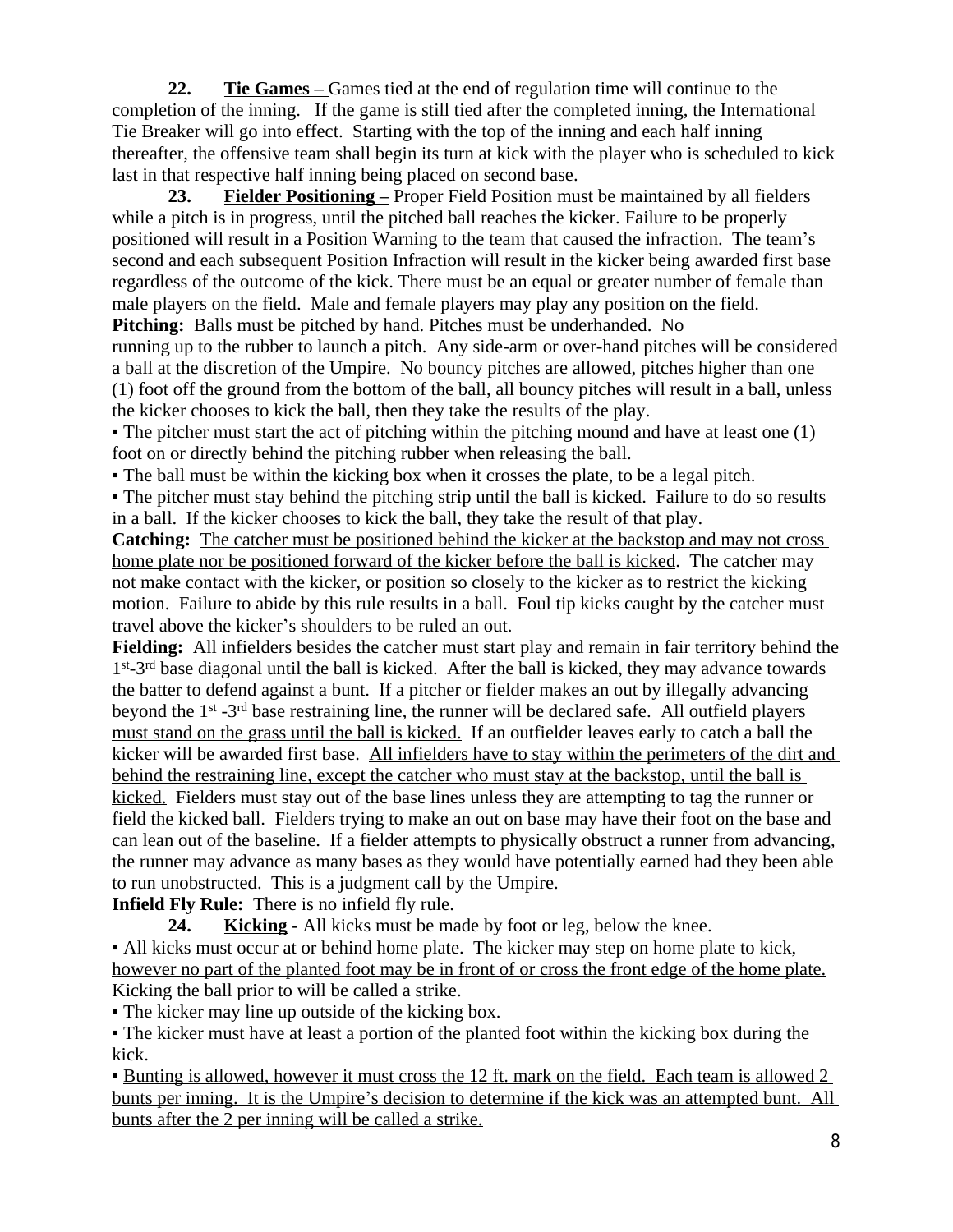▪ The kicker may not trigger a position violation through maneuvers to be deliberately tricky or unsportsmanlike.

 $\blacksquare$  If it's the 3<sup>rd</sup> strike, the kicker is out, ball is dead and runners may not advance

▪ If an illegally kicked ball is caught in the air by the defense, the kicker is out, the ball is dead and runners many not advance.

▪ Kickers may not stop the ball with their foot and then kick it.

**25. Tagging/Throwing Area** – The legal tag/throw area will be from the shoulder and below. Any runner hit in the head (head shot) with a ball will be awarded the base they were advancing to, unless the runner is sliding or if the runner intentionally uses the head or neck to block the ball, and is so called by the Umpire, the runner is out. If the runner is ducking, diving or sliding (i.e. attempting to dodge the ball) and is hit in the head because of this they are out. If the runner intentionally hits or kicks the ball out of bounds after being tagged out, the ball is dead and all runners must return to their original bases.

• When a runner is hit with the ball above the shoulder level, other runners on base may advance on a force.

## **26. Running and Scoring**

## **Running:**

▪ Runners must stay within the baseline. Any runner outside the baseline is out.

• Runners may choose their path from one base to the next and may follow a natural running arc

▪ Runners are free to change course to avoid interference with a fielder making a play

• When attempting to avoid a ball tag, runners may move no more than 4 feet out of their established path.

▪ No lead-offs or stealing is allowed. If this happens, the base runner shall be called out. A runner may advance once the ball is kicked.

▪ A runner off base when the ball is kicked is out.

▪ Hitting a runner's neck or head with the ball is not allowed, except when the runner is sliding. Any runner hit in the neck or head is safe, and advances to the base they were running toward when the ball hits the runner. If the runner intentionally uses the head or neck to block the ball, and is so called by the Umpire, the runner is out.

▪ Fields are equipped with two bases at the first base location for safety. If there is a play at first, the runner should run to the outside base, should be orange/dark, unless there is an overthrow, then they may run to the inside/white base. The first baseman and runner should use the base that is safest to use for each play.

▪ Running past another base runner is not allowed. The passing runner is out.

▪ Sliding is permitted.

▪ Runners are able to avoid a throw-out as long as they remain within the baseline.

▪ A tag-up is a requirement to retouch or stay on a base until a kicked then caught ball is first touched by a fielder. After a tag-up a runner may advance. A runner failing to tag-up as required is out.

• All ties will go to the runner. Runners traveling from home plate may overrun first base and may only be tagged out if actively attempting to advance to second base.

▪ It is the responsibility of the runner to avoid a collision.

▪ When a defensive player has the ball and the runner remains upright and crashes into the defensive player, it is considered a "crash". If the act is determined to be flagrant, the offender shall be ejected.

▪ Runners may leave the base as soon as the ball is kicked by the kicker.

▪ When two runners are on the same base at the same time, the fielder has the choice of tagging either runner with the ball. The runner who is tagged is out and the other runner is safe and may stay on the base.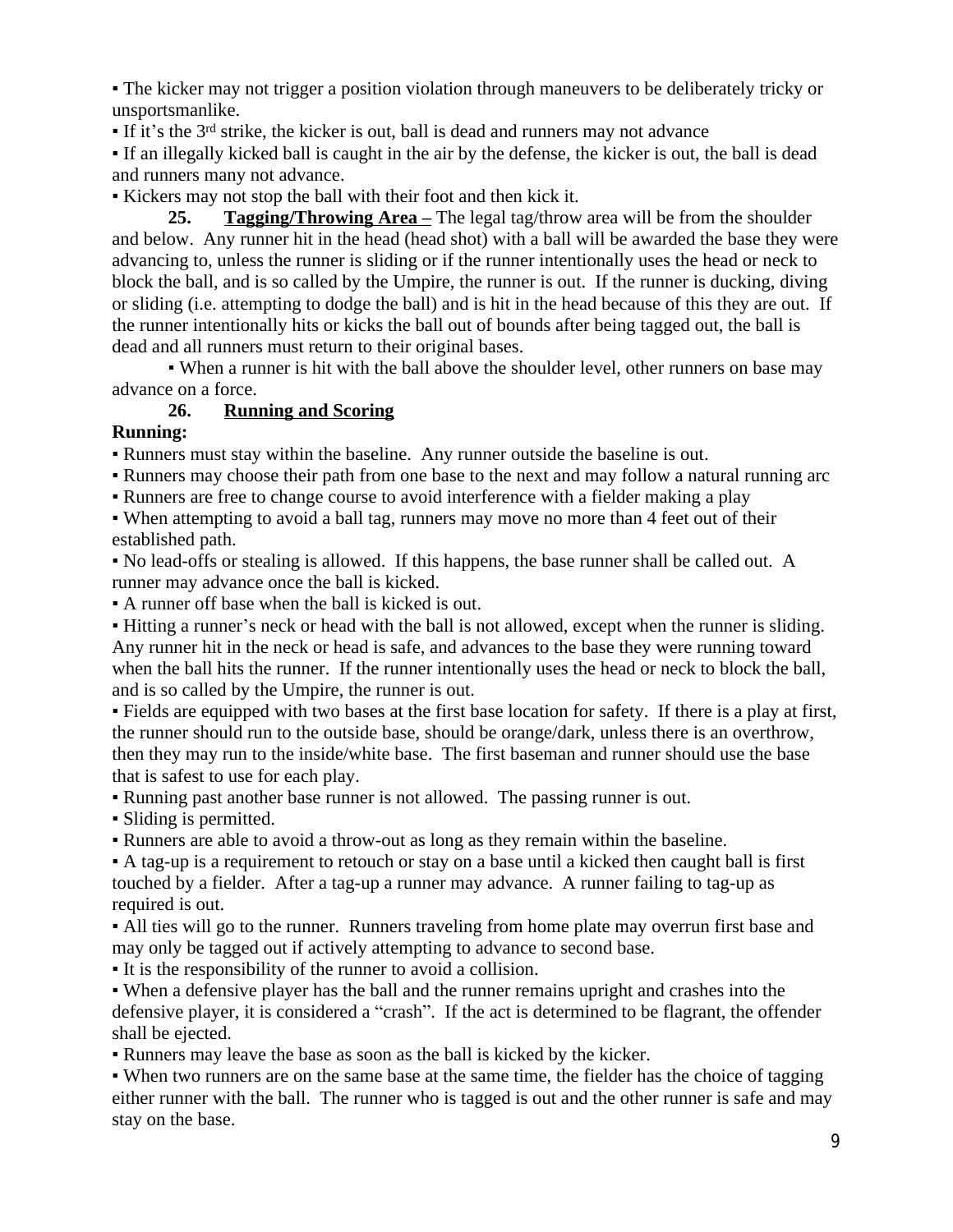#### **Obstruction:**

▪ Fielders must stay out of the baseline, unless they are attempting to tag a runner out or catch the ball.

▪ Fielders trying to make an out on base may have their foot on base, but must lean out of the baseline.

▪ Runners hindered by any fielder within the baseline, not making an active play for the ball, shall be safe at the base to which they were running.

**Base Running on Overthrows:** An overthrow is a ball thrown, kicked, or deflected into foul territory while making a defensive play toward a player or base.

▪ A runner may advance only one base beyond the base the runner is on or running toward when the ball travels out of play.

▪ If any fielder attempts to make an out prior to returning the ball to the pitcher, runners may commence base running.

**Scoring:** A run scores when a runner touches home plate before the third out is made, EXCEPT that no run can score when the third out is made during a force play situation, or when the kicker is put out before touching first base. At the end of the game the team with the most runs wins.

**27. Home Run Rule –** All leagues will have a two homeruns per inning rule. No team is allowed to kick more than two (2) homeruns (untouched, over the fence) per inning. Any home run kicked after the two per inning will result in a single. The team kicking is responsible for retrieving all balls going out of play, including home run balls. The Umpire has a limited number of balls; if they are not retrieved the game will be delayed with the clock running until a ball is returned. If the Recreation Department deems it necessary to change the home run rule, teams will be notified one-week prior to implementing the rule. Players that kick a home run must touch all of the bases.

## **IV. UNSPORTSMANLIKE CONDUCT**

Any person verbally and/or physically attacking, or making gestures towards an Umpire, Site Supervisor, Scorekeeper or City Personnel may be suspended from all Clinton City Sports Programs for at least one year. All teams are responsible for their spectators. Teams may be ejected for unruly spectators.

**1. Conduct** - Any player, Team Manager, or spectator who fails to act in a sportsmanlike manner before, during or after a game will be ejected from the game and/or premises and may be suspended from further participation by the Recreation Department. Any Recreation Personnel has the right and responsibility to ask a person to leave the field and possibly the park. Unsportsmanlike actions include, but are not limited to: casual profanity, inappropriate language and gestures, behavior that is dangerous or obnoxious to others, throwing equipment, intimidation, unnecessary roughness, trash talking, taunting, or any kind of negative actions directed towards an opponent, spectator, Umpire, Site Supervisor, Scorekeeper, or City Personnel are not acceptable and will not be tolerated. Assault charges may be filed for the above examples of misconduct.

**2. Player Ejection –** A player or Team Manager ejected from a game will be automatically suspended from the next game (including tournament games). If an individual is ejected from a game for unsportsmanlike behavior he/she must arrange an interview/phone call with the Recreation Department to request reinstatement into the program. It is the responsibility of the Team Manager or player to arrange the interview/phone call. Anyone ejected twice during the season will be suspended for the remainder of the season. Fighting will be a minimum of a 1-year suspension and assault charges may be filed. The ejection includes the playing facility and Clinton City property. Depending on the severity of the action a warning may or may not be issued by the Site Supervisor. The warning is left to the discretion of the Site Supervisor. On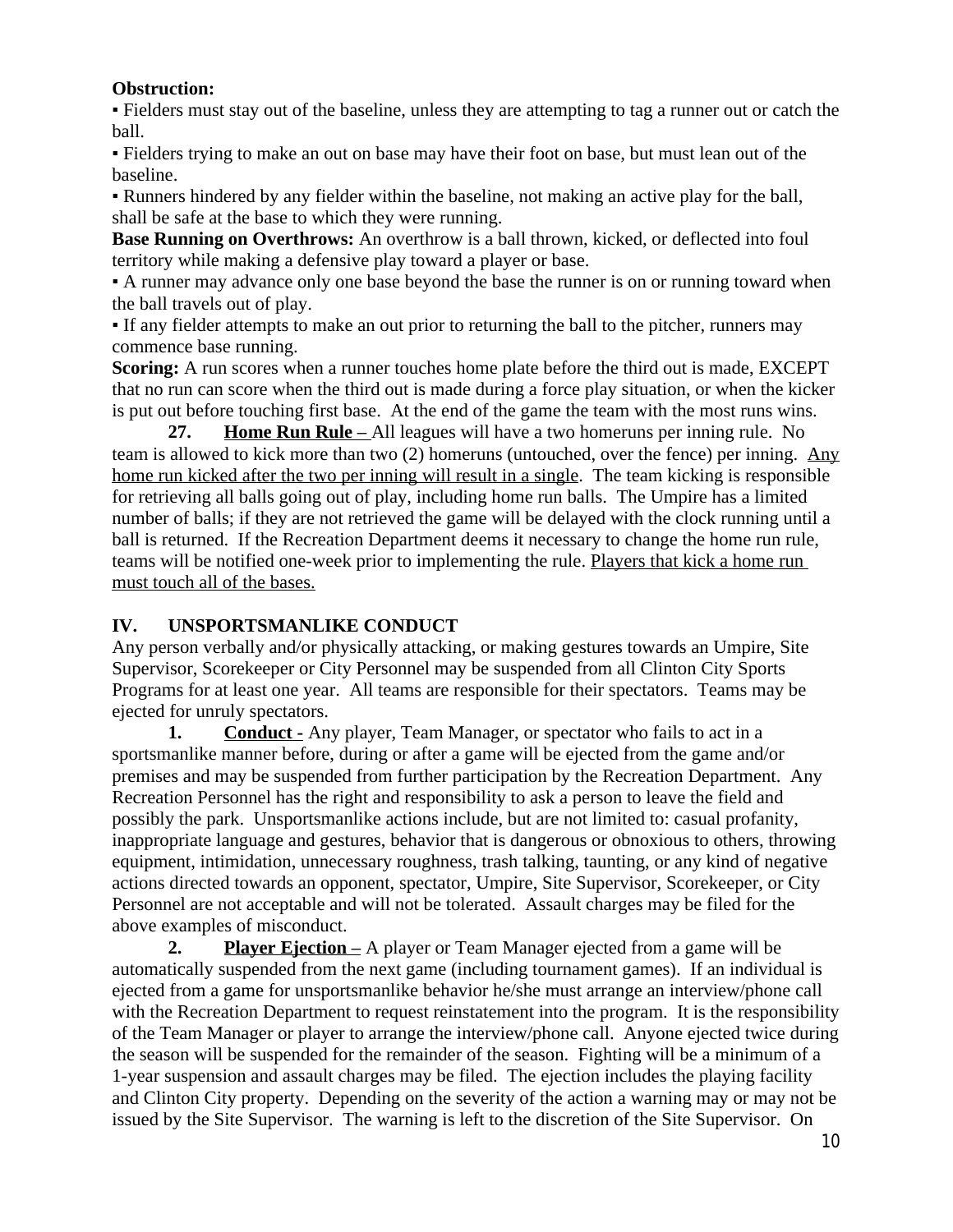the first or second, if a warning is given, occurrence the player will be ejected from the game. If the behavior continues after the player has been ejected, that player's team will forfeit the game. All players should understand that if they are ejected, and that team does not have a substitute to take his/her place, the game is ruled a forfeit. If the player/Team Manager does not leave the field/premises immediately the game will be stopped and declared a forfeit. Additional action may be taken including, but not limited to: probation or total suspension.

## **V. PARK ORDINANCES**

- **1. Park ordinances -** All posted park ordinances will be enforced.
- **2. Litter/Waste** Help us keep costs down! It takes park personnel a lot of time to clean up blowing garbage. Deposit all litter in receptacles provided.
- **3. Alcohol and/or Drugs -** The possession and/or consumption of alcohol and/or Drugs on Clinton City property is strictly prohibited. If you or any member of your team is caught with alcohol or drugs or smelling of alcohol or drugs your team will forfeit the game. If you are caught with it after your game you will forfeit your next game.
- **4. Smoking –** Smoking, including E-Cigarettes, is prohibited in the park.
- **5. Dogs –** No dogs are allowed in the park.
- **6. Impairment** Anyone appearing on the field of play in an impaired condition will immediately be removed and not permitted to play.
- **7. Parking -** Patrons park their vehicles on Clinton City property at their own risk.
- **8. Excessive Noise** Teams and spectators are not allowed to make excessive noises of any kind included but not limited to: whistles, horns, paddles, bells, music, etc.

All violators of Park Ordinances may be issued a citation by the Clinton City Police Department.

# **VI. WARM-UP AREAS**

Due to safety issues all teams must practice and warm-up either beyond the out-field fences or on the sides of the fields well beyond the complex cemented area. Teams not complying with this will be given verbal warning from the Site Supervisor. Teams continuing to disregard warnings face the possibility of forfeiting games.

# **VII. PROTEST PROCEDURES**

All protests must be made by the Team Manager and must be done in an appropriate manner.

**1. Rule Protests** – Rule protests are allowed if the Team Manager announces the teams' intent to protest a rule with the Umpire before the next pitch. The Umpire will notify the other team, Site Supervisor and Scorekeeper, who will note the protest in the official score book. The Scorekeeper may add time, no more than 10 minutes, to make-up time required to file the protest. If the issue is not settled on site, the Team Manager must submit a written Softball Protest Form along with a \$50.00 (CASH) protest deposit to the Clinton Recreation Department no later than 5:00 pm the next business day. The deposit will be refunded if the protest is upheld. Softball Protest Forms are available from the Site Supervisor. The League Coordinator will review the protest and contact the Team Manager once a decision has been reached. Clinton Recreation has the final decision over league issues.

**2. Player Eligibility -** If a Team Manager wants to protest the eligibility of a player it must be before the end of the third inning. The game clock will not be stopped for an eligibility check. Challenged players will have 20 minutes to produce an ID. If the ID is not presented by the end of the 20 minutes, the player will be declared illegal. The game will be played under the protest and a ruling will be made based on the team's roster. The challenging Team Manager must submit a written Softball Protest Form to the Site Supervisor explaining any